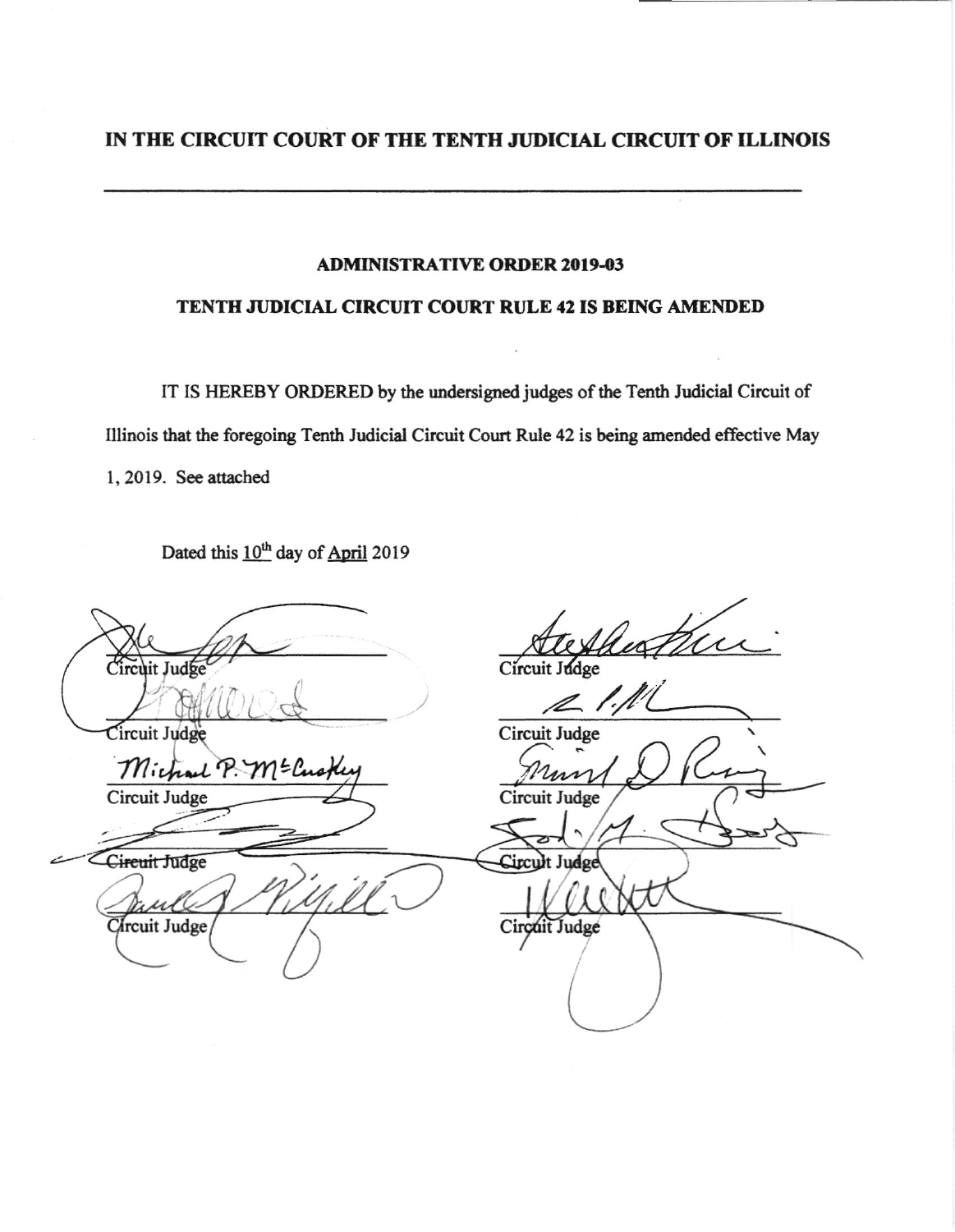#### Rule 42. Financial Affidavit and Affidavits of Amount Due

- (a) In any case filed pursuant to the Marriage and Dissolution of Marriage Act, Civil Union Act, Parentage Act or (Guardianship of) Minors Act wherein economic issues arise, a mandatory form financial affidavit shall be filed by all parties. If a party is seeking support for a non-minor child, that party shall also file a financial affidavit on behalf of the non-minor child. The financial affidavit(s) shall be filed not less than seven  $(7)$  days before the date of the hearing and shall be served on all parties. In a Dissolution of Marriage proceeding when there is any issue involving property, including debt allowance or spousal maintenance, an addendum (or equivalent additional documentation) must be filed. Documentation should include description of all marital and nonmarital property and debt -- including the basis of such claim and the values of each item of property or debt greater than \$1,000. The addendum must also be on file seven (7) days prior to any hearing.
- (b) In a proceeding for a petition for rule to show cause for failure to pay under the Marriage and Dissolution of Marriage Act, Civil Union Act, Parentage Act or (Guardianship of) Minors Act, the petitioner shall file a mandatory form entitled Affidavit of Amount Due on Order to Show Cause and serve it with the petition. However, this affidavit shall not be required if the amounts due and all just credits are clearly delineated and ascertainable in the sworn petition for rule to show cause. Personal service of process shall be utilized.
- (c) All affidavits filed herein shall be timely supplemented.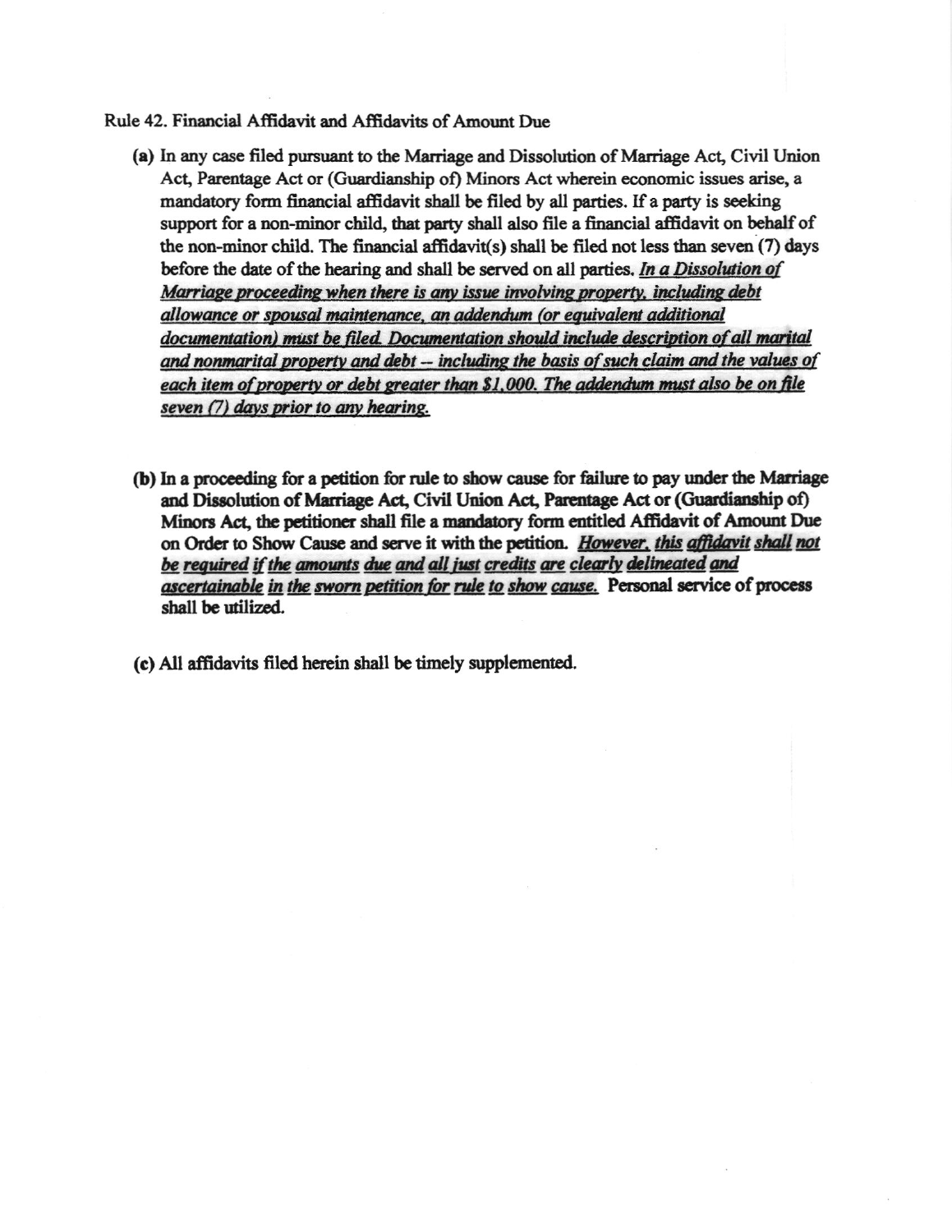## NON-MARITAL ASSETS AND DEBTS FORM

Non-marital assets and debts are as follows:

Assets or debts incurred prior to the marriage (note on form as P).

Assets inherited or passed down from your family (note on form as I).

Assets that were a gift solely to one party and not to the marriage (note on form as G).

Assets or debts acquired solely by sale or exchange for non-marital assets or debts set forth above (note on form as O).

#### I. My Non-merital Assets

#### DESCRIPTION OF PROPERTY

# FAIR MARKET VALUE NON-MARITAL

| CATEGORY (P,I,G OR O) |  |
|-----------------------|--|
|                       |  |

| 1.               | $\mathbf S$  |  |
|------------------|--------------|--|
| 2.               | $\mathbf S$  |  |
| 3.               | $\mathbb S$  |  |
| $\overline{4}$ . | $\mathbb{S}$ |  |
| 5.               | $\mathbb{S}$ |  |
| 6.               | $\mathbb{S}$ |  |
| 7.               | $\mathbb{S}$ |  |
| 8.               | $\mathbf S$  |  |
| 9.               | $\mathbb S$  |  |
| 10.              | S            |  |

TOTAL S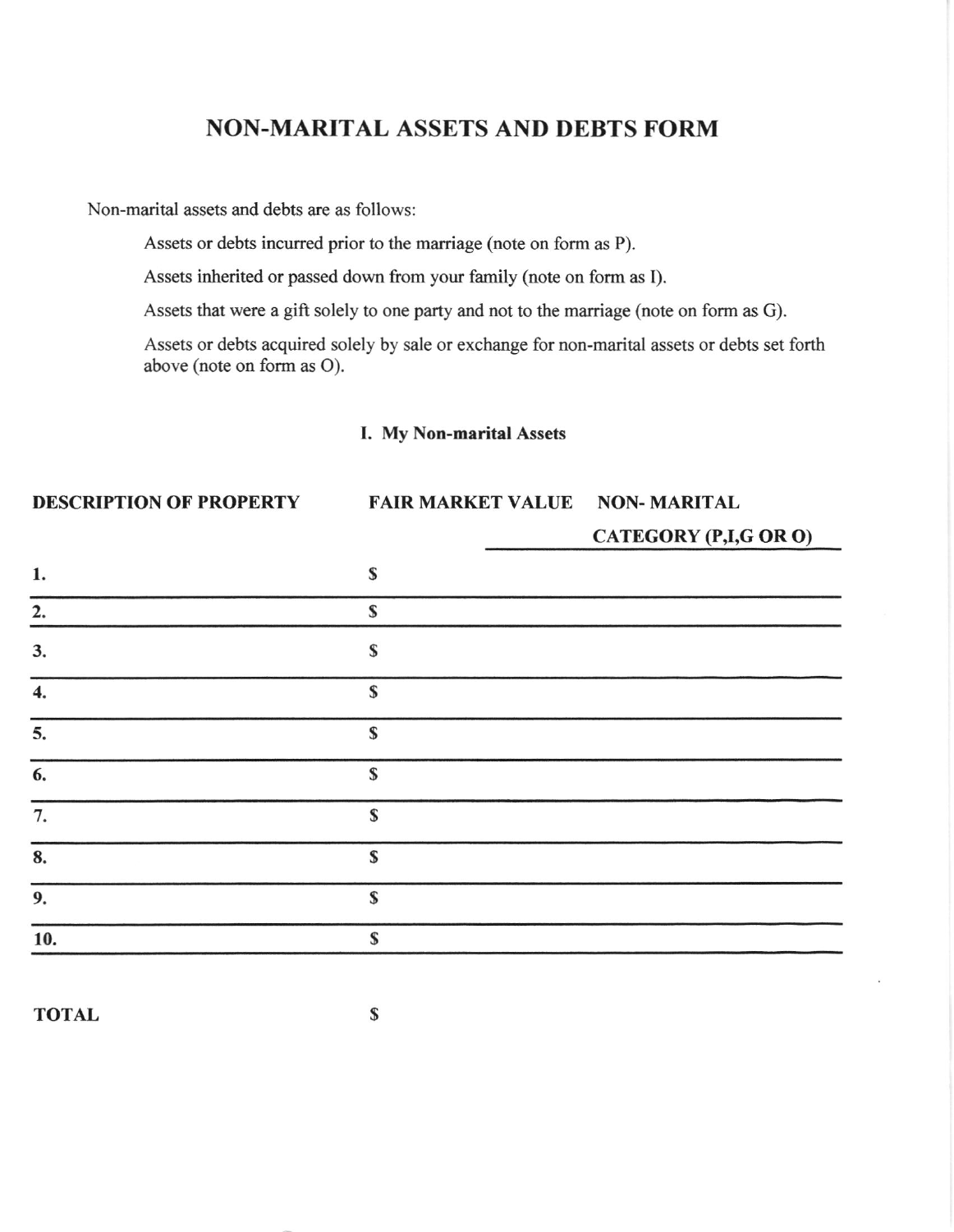## II. My Non-Marital Debts

| <b>DESCRIPTION OF DEBT</b> | <b>SECURITY</b> | <b>TOTAL OWED</b> | <b>PAYMENTS</b> |
|----------------------------|-----------------|-------------------|-----------------|
| 1.                         |                 |                   |                 |
| 2.                         |                 |                   |                 |
| 3.                         |                 |                   |                 |
|                            |                 |                   |                 |
| 5.                         |                 |                   |                 |
| <b>TOTAL</b>               |                 |                   |                 |



| <b>DESCRIPTION OF PROPERTY</b> | <b>FAIR MARKET VALUE NON-MARITAL</b> | CATEGORY (P,I,G OR O) |
|--------------------------------|--------------------------------------|-----------------------|
| 1.                             | S                                    |                       |
| 2.                             | S                                    |                       |
| 3.                             | S                                    |                       |
| $\overline{4}$ .               | $\mathbb{S}$                         |                       |
| 5.                             | $\mathbf S$                          |                       |
| 6.                             | $\mathbf S$                          |                       |
| 7.                             | $\mathbf S$                          |                       |
| 8.                             | S                                    |                       |
| 9.                             | S                                    |                       |
| 10.                            | $\mathbf S$                          |                       |

TOTAL S